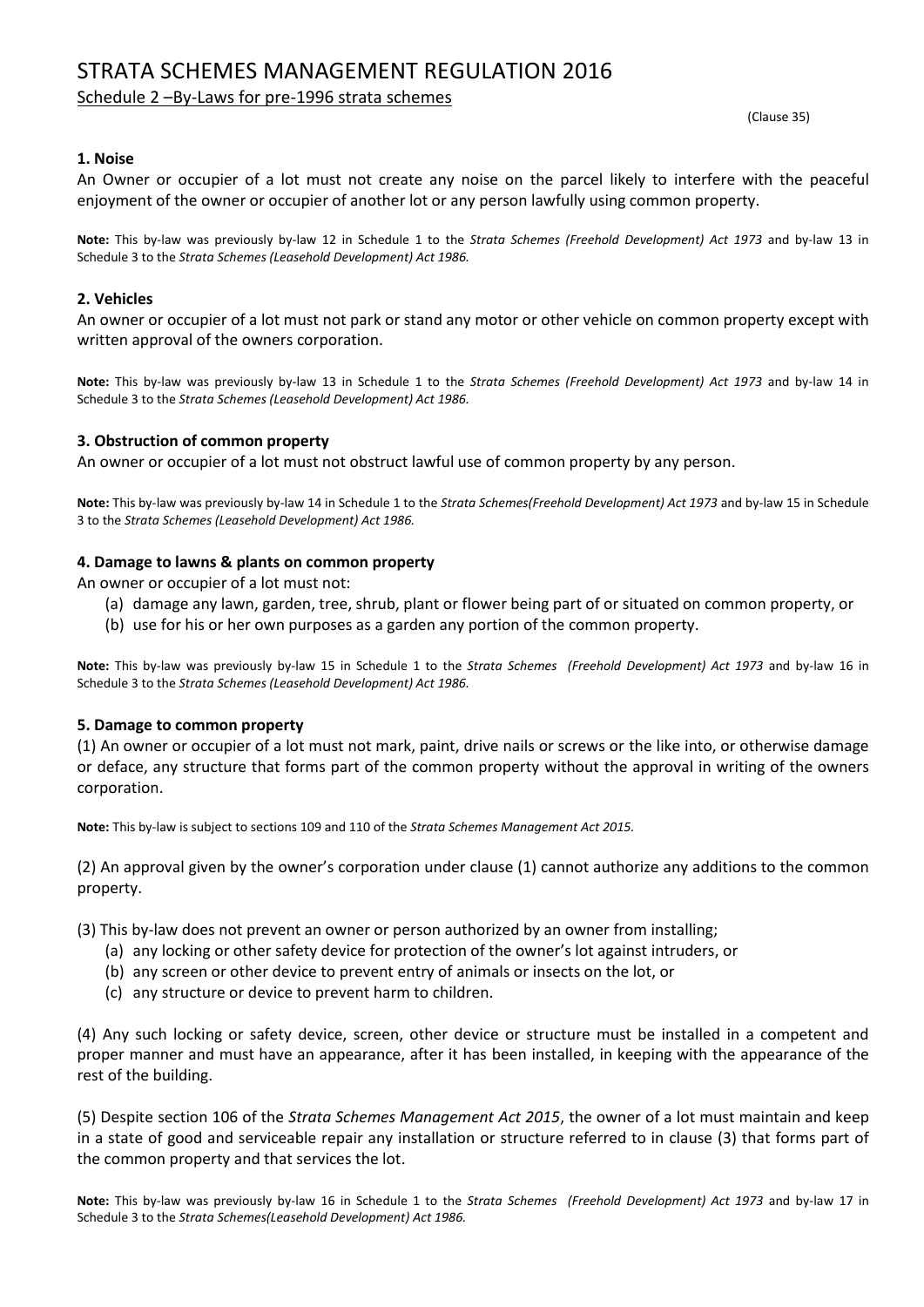## **6. Behaviour of owners and occupiers**

An owner or occupier of a lot when on common property must be adequately clothed and must not use language or behave in a manner likely to cause offence or embarrassment to the owner or occupier of another lot or to any person lawfully using common property.

**Note:** This by-law was previously by-law 17 in Schedule 1 to the *Strata Schemes(Freehold Development) Act 1973* and by-law 18 in Schedule 3 to the *Strata Schemes (Leasehold Development) Act 1986.*

## **7. Children playing on common property in building**

An owner or occupier of a lot must not permit any child of whom the owner or occupier has control to play on common property within the building or, unless accompanied by an adult exercising effective control, to be or to remain on common property comprising a laundry, car parking area or other area of possible danger or hazard to children.

**Note:** This by-law was previously by-law 18 in Schedule 1 to the *Strata Schemes (Freehold Development) Act 1973* and by-law 19 in Schedule 3 to the *Strata Schemes(Leasehold Development) Act 1986.*

## **8. Behaviour of invitees**

An owner or occupier of a lot must take all reasonable steps to ensure that invitees of the owner or occupier do not behave in a manner likely to interfere with the peaceful enjoyment of the owner or occupier of another lot or any person lawfully using common property.

**Note:** This by-law was previously by-law 19 in Schedule 1 to the *Strata Schemes (Freehold Development) Act 1973* and by-law 20 in Schedule 3 to the *Strata Schemes (Leasehold Development) Act 1986.*

#### **9. Depositing rubbish an other material on common property**

An owner or occupier of a lot must not deposit or throw on the common property any rubbish, dirt, dust or other material likely to interfere with the peaceful enjoyment of the owner of occupier of another lot or of any persons lawfully using the common property.

**Note:** This by-law was previously by-law 20 in Schedule 1 to the *Strata Schemes (Freehold Development) Act 1973* and by-law 21 in Schedule 3 to the *Strata Schemes (Leasehold Development) Act 1986.*

#### **10. Drying of laundry items**

An owner or occupier of a lot must not, except with the consent in writing of the owners corporation, hang any washing, towel, bedding, clothing or other article on any part of the parcel in such a way as to be visible from outside the building other than on any lines provided by the owners corporation for the purpose and there only for a reasonable period.

**Note:** This by-law was previously by-law 21 in Schedule 1 to the *Strata Schemes (Freehold Development) Act 1973* and by-law 22 in Schedule 3 to the *Strata Schemes (Leasehold Development) Act 1986.*

#### **11. Cleaning windows and doors**

An owner or occupier of a lot must keep clean all glass in windows and all doors on the boundary of the lot, including so much as is common property.

**Note:** This by-law was previously by-law 22 in Schedule 1 to the *Strata Schemes (Freehold Development) Act 1973* and by-law 23 in Schedule 3 to the *Strata Schemes (Leasehold Development) Act 1986.*

#### **12. Storage of inflammable liquids and other substances and materials**

(1) An owner or occupier of a lot must not, except with the approval in writing of the owners corporation, use or store on the lot or on the common property any inflammable chemical, liquid or gas or other inflammable material.

(2) This by-law does not apply to chemicals, liquids, gases or other material used or intended to be used for domestic purposes, or any chemical, liquid gas or other material in a fuel tank of a motor vehicle or internal combustion engine.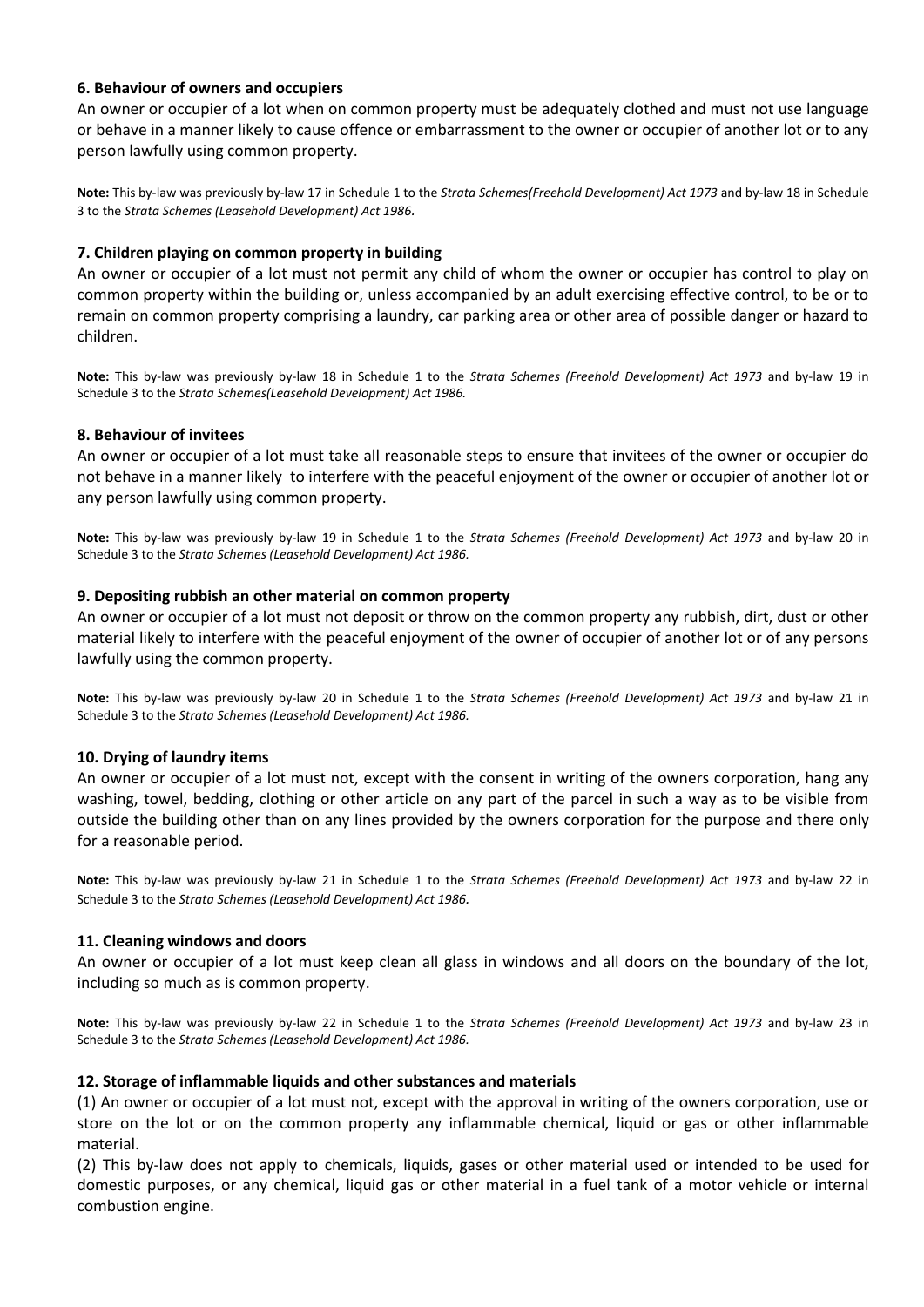**Note:** This by-law was previously by-law 23 in Schedule 1 to the *Strata Schemes(Freehold Development) Act 1973* and by-law 24 in Schedule 3 to the *Strata Schemes (Leasehold Development) Act 1986.*

# **13. Moving furniture and other objects on or through common property**

An owner or occupier of a lot must not transport any furniture or large object through or on common property within the building unless sufficient notice has first been given to the strata committee so as to enable the strata committee to arrange for its nominee to be present at the time when the owner or occupier does so.

**Note:** This by-law was previously by-law 24 in Schedule 1 to the *Strata Schemes (Freehold Development) Act 1973* and by-law 25 in Schedule 3 to the *Strata Schemes (Leasehold Development) Act 1986.*

# **14. Floor coverings**

(1) An owner of a lot must ensure that all floor space within the lot is covered or otherwise treated to an extent sufficient to prevent the transmission from the floor space of noise likely to disturb the peaceful enjoyment of the owner or occupier of another lot.

(2) This by-law does not apply to floor space comprising a kitchen, laundry, lavatory or bathroom.

**Note:** This by-law was previously by-law 25 in Schedule 1 to the *Strata Schemes (Freehold Development) Act 1973* and by-law 26 in Schedule 3 to the *Strata Titles (Leasehold Development) Act 1986.*

# **15 Garbage disposal**

(1) An owner or occupier of a lot:

- (a) must maintain within the lot, or on such part of the common property as may be authorised by the owners corporation, in clean and dry conditions and adequately covered a receptacle for garbage, and
- (b) must ensure that before refuse is placed in the receptacle it is securely wrapped or, in the case of tins or other containers, completely drained, and
- (c) for the purpose of having the garbage collected, must place the receptacle within an area designated for that purpose by the owners corporation and at a time not more than 12 hours before the time at which garbage is normally collected, and
- (d) when the garbage has been collected, must promptly return the receptacle to the lot or other area referred to in paragraph (a), and
- (e) must not place any thing in the receptacle of the owner or occupier of any other lot except with the permission of that owner or occupier, and
- (f) must promptly remove any thing which the owner, occupier or garbage collector may have spilled from the receptacle and must take such action as may be necessary to clean the area within which that thing was spilled.

**Note:** This by-law was previously by-law 26 in Schedule 1 to the *Strata Schemes (Freehold Development) Act 1973* and by-law 27 in Schedule 3 to the *Strata Schemes (Leasehold Development) Act 1986.*

# **16. Keeping of Animals**

(1) Subject to section 157 of the *Strata Schemes Management Act 2015*, an owner or occupier of a lot must not, without the approval in writing of the owners corporation, keep any animal on the lot or common property.

(2) The owners corporation must not unreasonably withhold its approval of the keeping of an animal on a lot or the common property.

**Note:** This by-law was previously by-law 27 in Schedule 1 to the *Strata Schemes (Freehold Development) Act 1973* and by-law 28 in Schedule 3 to the *Strata Schemes (Leasehold Development) Act 1986.*

# **17. Appearance of lot**

(1) The owner or occupier of a lot must not, without the written consent of the owners corporation, maintain within the lot anything visible from outside the lot that, viewed from outside the lot, is not in keeping with the rest of the building.

(2) This by-law does not apply to the hanging of any washing, towel, bedding, clothing or other article as referred to in by-law 10.